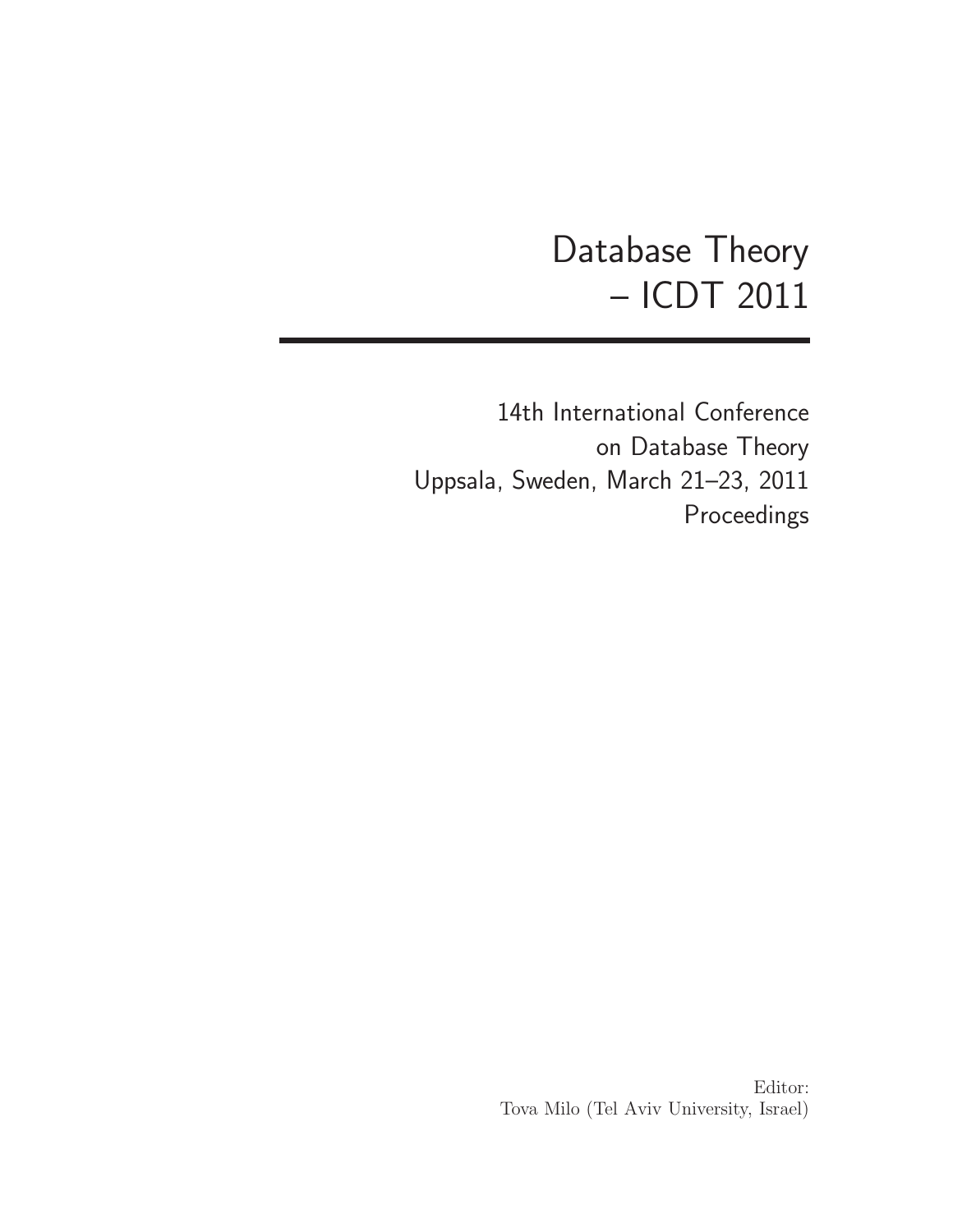Database Theory – ICDT 2011 Proceedings of the 14th International Conference on Database Theory Uppsala, Sweden, March 21–23, 2011

Editor: Tova Milo

The Association for Computing Machinery 2 Penn Plaza, Suite 701 New York, NY, 10121-0701

ACM COPYRIGHT NOTICE. Copyright  $\odot$  2011 by the Association for Computing Machinery, Inc. Permission to make digital or hard copies of part or all of this work for personal or classroom use is granted without fee provided that copies are not made or distributed for profit or commercial advantage and that copies bear this notice and the full citation on the first page. Copyrights for components of this work owned by others than ACM must be honored. Abstracting with credit is permitted. To copy otherwise, to republish, to post on servers, or to redistribute to lists, requires prior specific permission and/or a fee. Request permissions from Publications Dept., ACM, Inc., fax  $+1$  (212) 869-0481, or permissions@acm.org.

For other copying of articles that carry a code at the bottom of the first or last page, copying is permitted provided that the per-copy fee indicated in the code is paid through the Copyright Clearance Center, 222 Rosewood Drive, Danvers, MA 01923, +1-978-750-8400, +1-978-750-4470 (fax).

ACM ISBN: ACM 978-1-4503-0529-7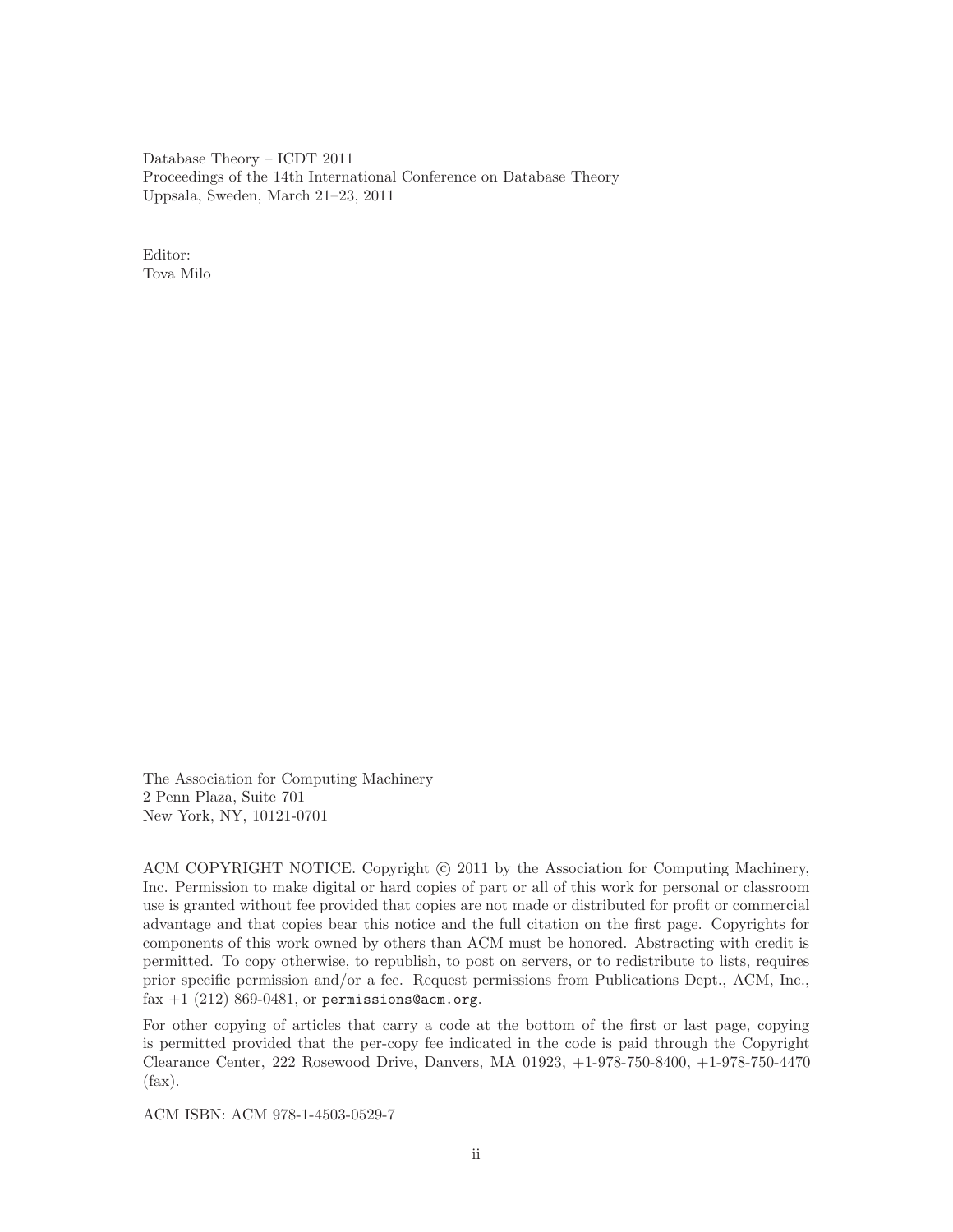## Table of Contents

|                                                                                                             | V           |
|-------------------------------------------------------------------------------------------------------------|-------------|
| Program Committee Members and External Reviewers                                                            | $vi$ - $vi$ |
| <b>Invited Papers</b>                                                                                       |             |
| Tractability in Probabilistic Databases                                                                     |             |
|                                                                                                             | $1 - 2$     |
| On Provenance and Privacy<br>Susan B. Davidson, Sanjeev Khanna, Sudeepa Roy, Julia Stoyanovich, Val Tannen, | $3 - 10$    |
| Invited Tutorial                                                                                            |             |
| The PADS Project: An Overview                                                                               |             |
|                                                                                                             | $11 - 17$   |
| <b>Research Sessions</b>                                                                                    |             |
| XML                                                                                                         |             |
| Efficient Reasoning about Data Trees via Integer Linear Programming                                         |             |
|                                                                                                             | $18 - 29$   |
| Generating, Sampling and Counting Subclasses of Regular Tree Languages                                      |             |
| Timos Antonopoulos, Floris Geerts, Wim Martens, and Frank Neven                                             | $30 - 41$   |
| View Update Translation for XML                                                                             |             |
| Iovka Boneva, Benoît Groz, Sophie Tison, Anne-Cécile Caron, Yves Roos, and                                  | 42–53       |
| Workflows                                                                                                   |             |
| Querying Probabilistic Business Processes for Sub-Flows                                                     |             |
|                                                                                                             | $54 - 65$   |
| Artifact Systems with Data Dependencies and Arithmetic                                                      |             |
| Elio Damaggio, Alin Deutsch, and Victor Vianu                                                               | $66 - 77$   |
| Comparing Workflow Specification Languages: A Matter of Views                                               |             |
| Serge Abiteboul, Pierre Bourhis, and Victor Vianu                                                           | $78 - 89$   |
| Data Exchange                                                                                               |             |
| Relaxed Notions of Schema Mapping Equivalence Revisited                                                     |             |
| Reinhard Pichler, Emanuel Sallinger, and Vadim Savenkov                                                     | $90 - 101$  |
| Solutions in XML Data Exchange                                                                              |             |
| Mikołaj Bojańczyk, Leszek Kołodziejczyk, and Filip Murlak                                                   | $102 - 113$ |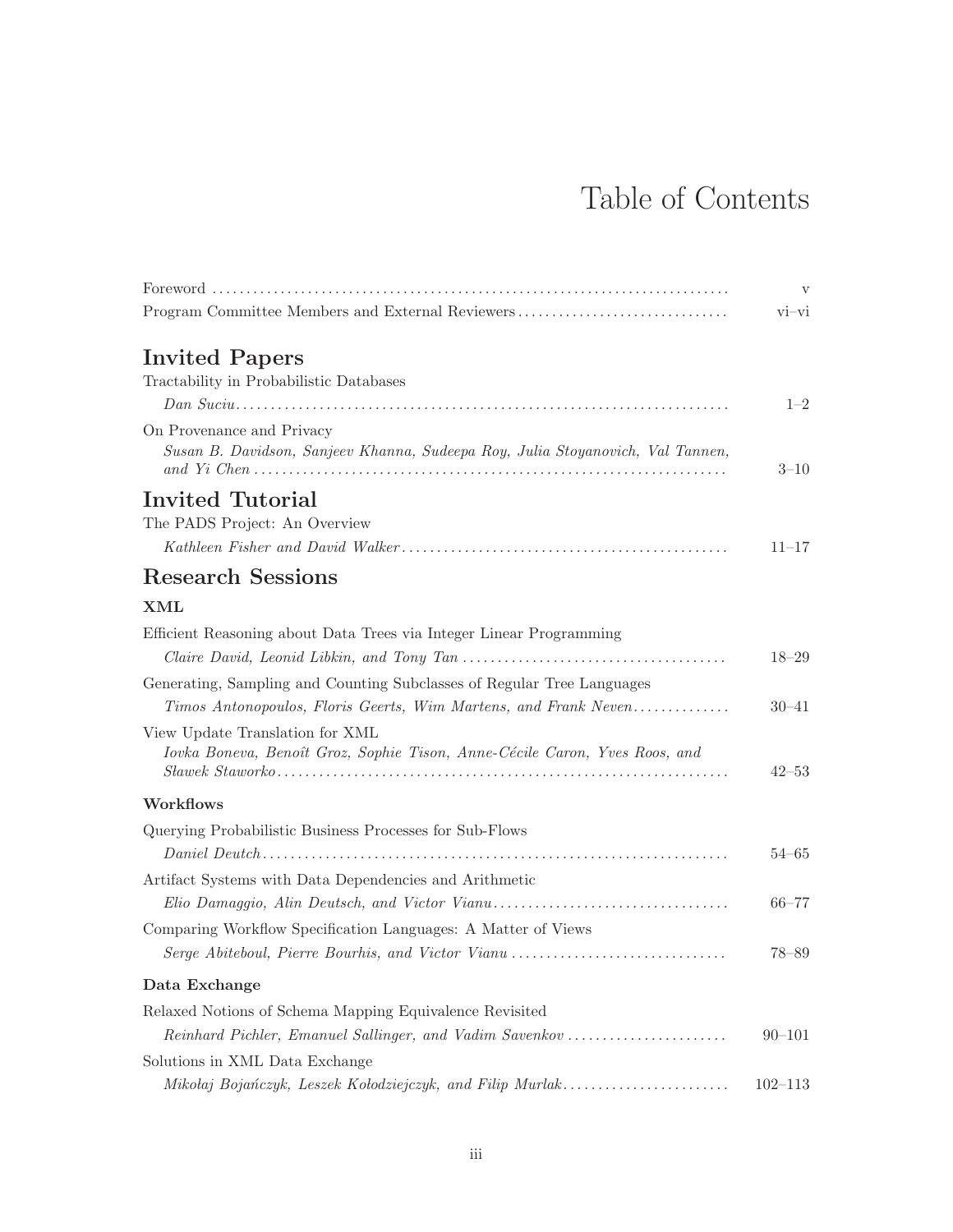| Simplifying Schema Mappings                                                                                                                                        |             |
|--------------------------------------------------------------------------------------------------------------------------------------------------------------------|-------------|
| Diego Calvanese, Giuseppe De Giacomo, Maurizio Lenzerini, and Moshe Vardi                                                                                          | $114 - 125$ |
| XML and Semi-structured Data                                                                                                                                       |             |
| On the Equivalence of Distributed Systems with Queries and Communication                                                                                           |             |
| Serge Abiteboul, Balder ten Cate, and Yannis Katsis                                                                                                                | $126 - 137$ |
| Two-variable Logic and Key Constraints on Data Words                                                                                                               |             |
|                                                                                                                                                                    | 138-149     |
| Satisfiability Algorithms for Conjunctive Queries over Trees                                                                                                       |             |
|                                                                                                                                                                    | $150 - 161$ |
| <b>Probabilistic Databases</b>                                                                                                                                     |             |
| Knowledge Compilation Meets Database Theory: Compiling Queries to Decision<br>Diagrams                                                                             |             |
|                                                                                                                                                                    | $162 - 173$ |
| On the Optimal Approximation of Queries Using Tractable Propositional Languages                                                                                    |             |
|                                                                                                                                                                    | $174 - 185$ |
| (Approximate) Uncertain Skylines                                                                                                                                   |             |
| Peyman Afshani, Pankaj K. Agarwal, Lars Arge, Kasper Green Larsen, and Jeff                                                                                        | $186 - 196$ |
|                                                                                                                                                                    |             |
| <b>Query Languages</b>                                                                                                                                             |             |
| Relative Expressive Power of Navigational Querying on Graphs<br>George H.L. Fletcher, Marc Gyssens, Dirk Leinders, Jan Van den Bussche, Dirk                       | $197 - 207$ |
| Complexity of Higher-Order Queries                                                                                                                                 |             |
|                                                                                                                                                                    | $208 - 219$ |
| Conjunctive Queries Determinacy and Rewriting                                                                                                                      |             |
|                                                                                                                                                                    | $220 - 231$ |
| <b>Query Evaluation and Cleaning</b>                                                                                                                               |             |
| Faster Query Answering in Probabilistic Databases using Read-Once Functions                                                                                        |             |
|                                                                                                                                                                    | $232 - 243$ |
| The Complexity of Evaluating Tuple Generating Dependencies                                                                                                         |             |
|                                                                                                                                                                    | $244 - 255$ |
| Detecting and Exploiting Near-Sortedness for Efficient Relational Query Evaluation<br>Sagi Ben-Moshe, Eldar Fischer, Mani Fischer, Yaron Kanza, Arie Matsliah, and |             |
| Data Cleaning and Query Answering with Matching Dependencies and Matching                                                                                          | $256 - 267$ |
| Functions                                                                                                                                                          |             |
| Leopoldo Bertossi, Solmaz Kolahi, and Laks V.S. Lakshmanan                                                                                                         | $268 - 279$ |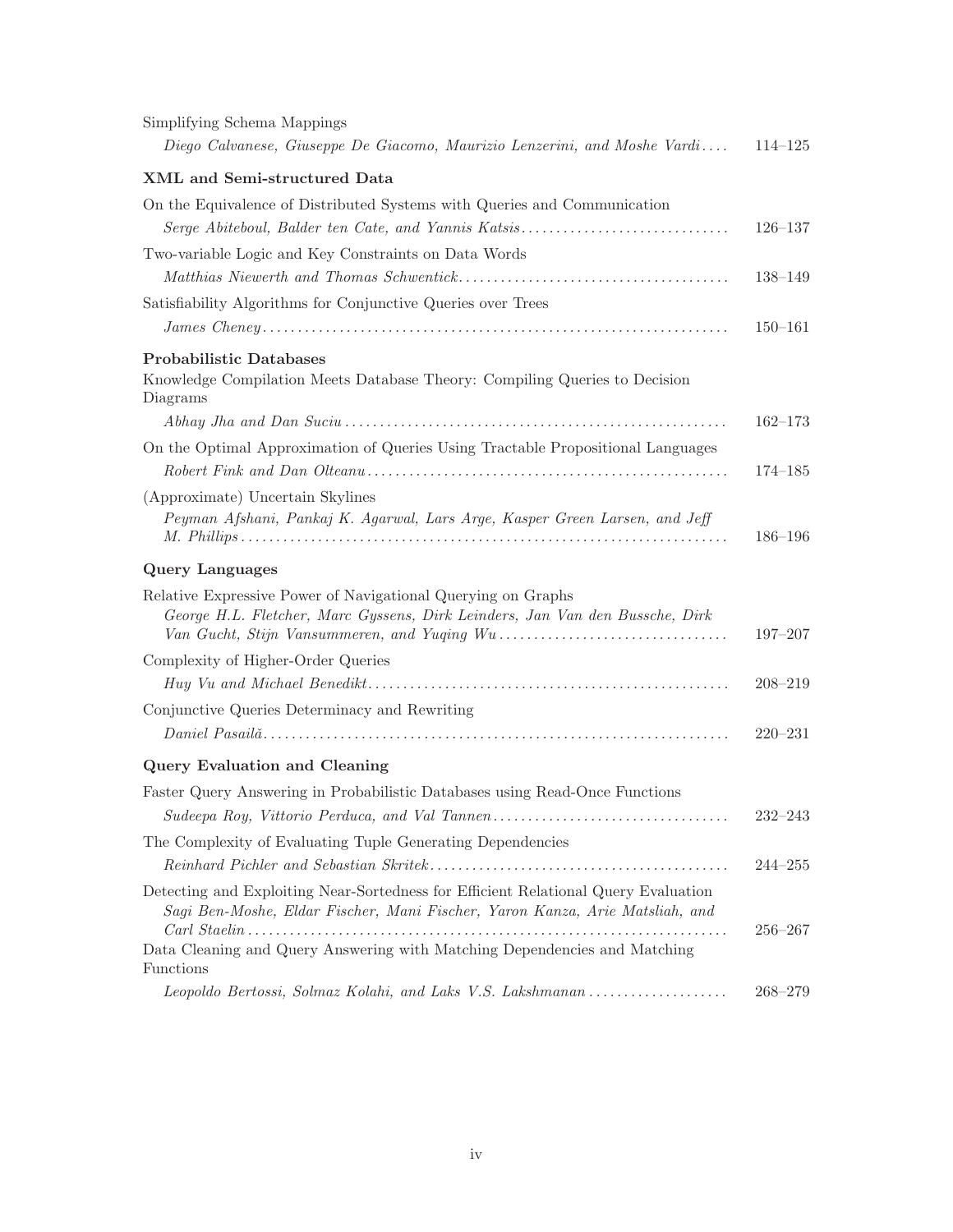### Foreword

The papers in this volume were presented at the 14th International Conference on Database Theory (ICDT'11), held in Uppsala, Sweden, March 21–23, 2011. Starting at 2009, ICDT is being held jointly with the EDBT (Extending Database Technology) conference. EDBT took place on March 22–24, 2011.

In response to the Call for Papers, 54 submissions were received by the submission deadline of August 14, 2010. All were submitted electronically through CMT. CMT was also used for the Program Committee deliberations, which were held completely electronically. The Program Committee selected 22 papers for presentation. The ICDT Awards Committee, chaired by Alin Deutsch, selected the paper "Efficient Reasoning about Data Trees via Integer Linear Programming", by Clair David, Leonid Libkin and Tony Tan, for the ICDT Best Paper Award, and the paper "Querying Probabilistic Business Processes for Sub-Flows", by Daniel Deutch, for the ICDT Best Student Paper Award.

In addition, there were four ICDT/EDBT keynote speakers: Dan Suciu, Jeff Ullman, Susan Davidson and Gerhard Weikum. Furthermore, Kathleen Fisher gave an invited ICDT tutorial.

Tova Milo, ICDT 2011 Program Committee Chair